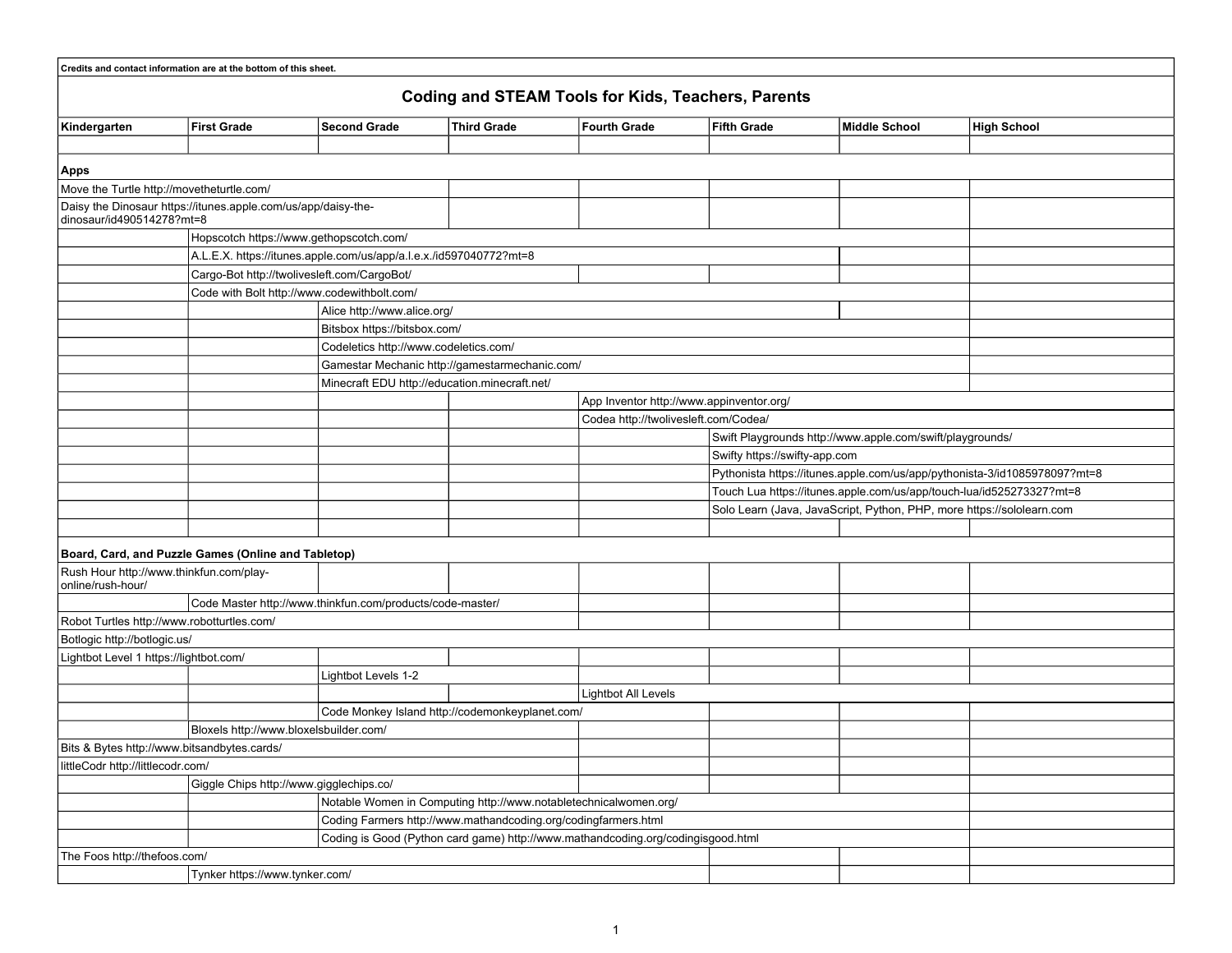|                                           | Credits and contact information are at the bottom of this sheet. |                                                                                             |                                                           |                                                                      |                                       |                                                |                    |  |  |  |  |
|-------------------------------------------|------------------------------------------------------------------|---------------------------------------------------------------------------------------------|-----------------------------------------------------------|----------------------------------------------------------------------|---------------------------------------|------------------------------------------------|--------------------|--|--|--|--|
|                                           |                                                                  |                                                                                             | <b>Coding and STEAM Tools for Kids, Teachers, Parents</b> |                                                                      |                                       |                                                |                    |  |  |  |  |
| Kindergarten                              | First Grade                                                      | <b>Second Grade</b>                                                                         | <b>Third Grade</b>                                        | <b>Fourth Grade</b>                                                  | <b>Fifth Grade</b>                    | <b>Middle School</b>                           | <b>High School</b> |  |  |  |  |
|                                           | Run Marco! http://marco.allcancode.com/                          |                                                                                             |                                                           |                                                                      |                                       |                                                |                    |  |  |  |  |
|                                           | Erase All Kittens https://eraseallkittens.com/                   |                                                                                             |                                                           |                                                                      |                                       |                                                |                    |  |  |  |  |
|                                           |                                                                  |                                                                                             |                                                           |                                                                      |                                       | Code Warriors http://www.codewarriorsgame.com/ |                    |  |  |  |  |
|                                           |                                                                  |                                                                                             |                                                           |                                                                      |                                       |                                                |                    |  |  |  |  |
| <b>Block/Visual Languages</b>             |                                                                  |                                                                                             |                                                           |                                                                      |                                       |                                                |                    |  |  |  |  |
| Turtle Art http://turtleart.org/          |                                                                  |                                                                                             |                                                           |                                                                      |                                       |                                                |                    |  |  |  |  |
|                                           | Turtle Academy http://www.turtleacademy.com/                     |                                                                                             |                                                           |                                                                      |                                       |                                                |                    |  |  |  |  |
| Scratch Jr. https://www.scratchjr.org/    |                                                                  |                                                                                             |                                                           |                                                                      |                                       |                                                |                    |  |  |  |  |
|                                           |                                                                  | Scratch https://scratch.mit.edu/                                                            |                                                           |                                                                      |                                       |                                                |                    |  |  |  |  |
|                                           |                                                                  | Blockly https://developers.google.com/blockly/                                              |                                                           |                                                                      |                                       |                                                |                    |  |  |  |  |
|                                           |                                                                  | Snap http://snap.berkeley.edu/                                                              |                                                           |                                                                      |                                       |                                                |                    |  |  |  |  |
|                                           |                                                                  | Stencyl http://stencyl.com/                                                                 |                                                           |                                                                      |                                       |                                                |                    |  |  |  |  |
|                                           |                                                                  | mblock http://www.mblock.cc/                                                                |                                                           |                                                                      |                                       |                                                |                    |  |  |  |  |
|                                           |                                                                  | Ardublock http://blog.ardublock.com/                                                        |                                                           |                                                                      |                                       |                                                |                    |  |  |  |  |
|                                           |                                                                  | CREATE Lab Visual Programmer http://www.hummingbirdkit.com/learning/using-visual-programmer |                                                           |                                                                      |                                       |                                                |                    |  |  |  |  |
|                                           |                                                                  |                                                                                             |                                                           |                                                                      |                                       |                                                |                    |  |  |  |  |
|                                           |                                                                  |                                                                                             |                                                           |                                                                      |                                       |                                                |                    |  |  |  |  |
| <b>Circuit Board Computers</b>            |                                                                  |                                                                                             |                                                           |                                                                      |                                       |                                                |                    |  |  |  |  |
|                                           |                                                                  |                                                                                             | Arduino https://www.arduino.cc/                           |                                                                      |                                       |                                                |                    |  |  |  |  |
|                                           |                                                                  |                                                                                             |                                                           | Beagle Board https://beagleboard.org/                                |                                       |                                                |                    |  |  |  |  |
|                                           |                                                                  |                                                                                             |                                                           | Raspberry Pi https://www.raspberrypi.org/                            |                                       |                                                |                    |  |  |  |  |
|                                           |                                                                  |                                                                                             |                                                           |                                                                      | micro:bit https://www.microbit.co.uk/ |                                                |                    |  |  |  |  |
|                                           |                                                                  |                                                                                             |                                                           | CHIP https://nextthing.co/                                           |                                       |                                                |                    |  |  |  |  |
|                                           |                                                                  |                                                                                             |                                                           | cubit http://cubit.cc/                                               |                                       |                                                |                    |  |  |  |  |
|                                           |                                                                  | Intel Edison https://www-ssl.intel.com/content/www/us/en/do-it-yourself/edison.html         |                                                           |                                                                      |                                       |                                                |                    |  |  |  |  |
|                                           |                                                                  |                                                                                             | Onion Omega https://onion.io/product/omega/               |                                                                      |                                       |                                                |                    |  |  |  |  |
|                                           |                                                                  |                                                                                             |                                                           | Curiosity Development Board http://www.microchip.com/promo/curiosity |                                       |                                                |                    |  |  |  |  |
|                                           |                                                                  | Minnow Board http://www.minnowboard.org/                                                    |                                                           |                                                                      |                                       |                                                |                    |  |  |  |  |
|                                           |                                                                  |                                                                                             |                                                           | Table of Boards http://makezine.com/comparison/boards/               |                                       |                                                |                    |  |  |  |  |
|                                           |                                                                  |                                                                                             |                                                           |                                                                      |                                       |                                                |                    |  |  |  |  |
| <b>Circuit Board Kits (Plug and Play)</b> |                                                                  |                                                                                             |                                                           |                                                                      |                                       |                                                |                    |  |  |  |  |
|                                           | LightUp http://www.lightup.io/                                   |                                                                                             |                                                           |                                                                      |                                       |                                                |                    |  |  |  |  |
|                                           | littleBits http://littlebits.cc/                                 |                                                                                             |                                                           |                                                                      |                                       |                                                |                    |  |  |  |  |
|                                           | Makey Makey http://makeymakey.com/                               |                                                                                             |                                                           |                                                                      |                                       |                                                |                    |  |  |  |  |
|                                           |                                                                  |                                                                                             |                                                           |                                                                      |                                       |                                                |                    |  |  |  |  |
|                                           | SAM Labs https://www.samlabs.com/                                |                                                                                             |                                                           |                                                                      |                                       |                                                |                    |  |  |  |  |
|                                           | Snap Circuits http://www.snapcircuits.net/                       |                                                                                             |                                                           |                                                                      |                                       |                                                |                    |  |  |  |  |
|                                           | Microduino https://www.microduino.cc/                            |                                                                                             |                                                           |                                                                      |                                       |                                                |                    |  |  |  |  |
|                                           | Kano https://kano.me                                             |                                                                                             |                                                           |                                                                      |                                       |                                                |                    |  |  |  |  |
|                                           | Piper https://playpiper.com/                                     |                                                                                             |                                                           |                                                                      |                                       |                                                |                    |  |  |  |  |
|                                           |                                                                  |                                                                                             |                                                           |                                                                      |                                       |                                                |                    |  |  |  |  |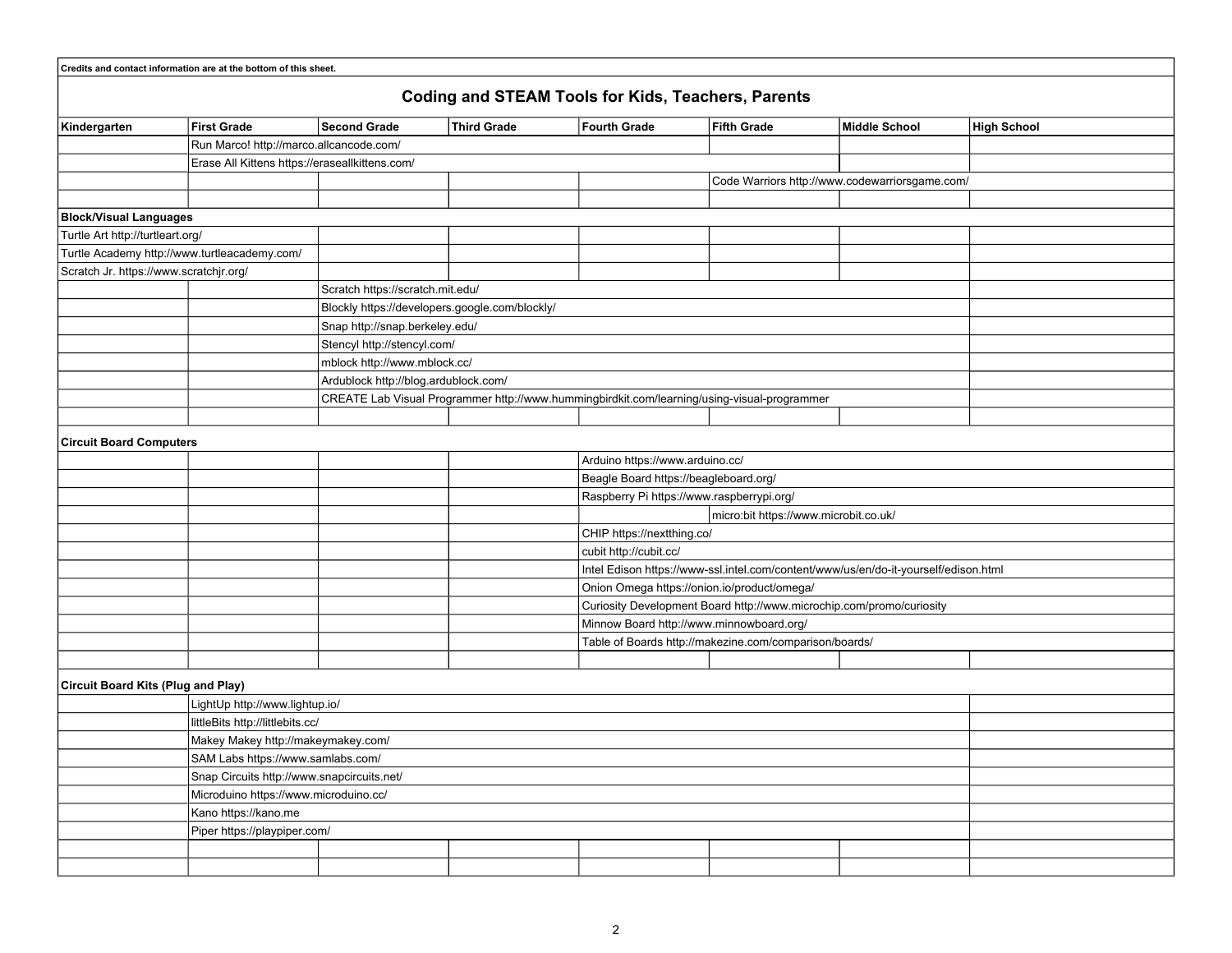|                                                           | Credits and contact information are at the bottom of this sheet.                                             |                                                                                                                                                  |                    |                     |                    |               |                    |  |  |
|-----------------------------------------------------------|--------------------------------------------------------------------------------------------------------------|--------------------------------------------------------------------------------------------------------------------------------------------------|--------------------|---------------------|--------------------|---------------|--------------------|--|--|
| <b>Coding and STEAM Tools for Kids, Teachers, Parents</b> |                                                                                                              |                                                                                                                                                  |                    |                     |                    |               |                    |  |  |
| Kindergarten                                              | <b>First Grade</b>                                                                                           | <b>Second Grade</b>                                                                                                                              | <b>Third Grade</b> | <b>Fourth Grade</b> | <b>Fifth Grade</b> | Middle School | <b>High School</b> |  |  |
| Circuits, Electronics, Jewelry, and Fabrics               |                                                                                                              |                                                                                                                                                  |                    |                     |                    |               |                    |  |  |
|                                                           |                                                                                                              |                                                                                                                                                  |                    |                     |                    |               |                    |  |  |
|                                                           | Chibitronics http://chibitronics.com<br>Jewelbots http://jewelbots.com/ (friendship bracelet teaches coding) |                                                                                                                                                  |                    |                     |                    |               |                    |  |  |
|                                                           |                                                                                                              |                                                                                                                                                  |                    |                     |                    |               |                    |  |  |
|                                                           |                                                                                                              |                                                                                                                                                  |                    |                     |                    |               |                    |  |  |
| Curriculum                                                |                                                                                                              |                                                                                                                                                  |                    |                     |                    |               |                    |  |  |
| Kodable https://www.kodable.com/                          |                                                                                                              |                                                                                                                                                  |                    |                     |                    |               |                    |  |  |
| K12CS https://k12cs.org/                                  |                                                                                                              |                                                                                                                                                  |                    |                     |                    |               |                    |  |  |
|                                                           | CSTA https://csta.acm.org/Curriculum/sub/CurrResources.html                                                  |                                                                                                                                                  |                    |                     |                    |               |                    |  |  |
| Code.org https://code.org/                                |                                                                                                              |                                                                                                                                                  |                    |                     |                    |               |                    |  |  |
|                                                           | Computing at School https://www.computingatschool.org.uk/                                                    |                                                                                                                                                  |                    |                     |                    |               |                    |  |  |
|                                                           |                                                                                                              | ISTE http://www.iste.org/standards/tools-resources/essential-conditions/curriculum-framework                                                     |                    |                     |                    |               |                    |  |  |
| C-STEM http://c-stem.ucdavis.edu/curriculum/              |                                                                                                              |                                                                                                                                                  |                    |                     |                    |               |                    |  |  |
|                                                           |                                                                                                              | Creative Coding through Games and Apps (Microsoft) https://mva.microsoft.com/en-US/training-courses/creative-coding-through-games-and-apps-12533 |                    |                     |                    |               |                    |  |  |
| Code for Life https://www.codeforlife.education/          |                                                                                                              |                                                                                                                                                  |                    |                     |                    |               |                    |  |  |
|                                                           |                                                                                                              | Cambridge GCSE Computing Online http://www.cambridgegcsecomputing.org/                                                                           |                    |                     |                    |               |                    |  |  |
|                                                           |                                                                                                              | Common Sense Media Digital Citizenship https://www.commonsensemedia.org/educators/scope-and-sequence                                             |                    |                     |                    |               |                    |  |  |
|                                                           | Computer Science Unplugged http://csunplugged.org/                                                           |                                                                                                                                                  |                    |                     |                    |               |                    |  |  |
| Barefoot Computing http://barefootcas.org.uk/             |                                                                                                              |                                                                                                                                                  |                    |                     |                    |               |                    |  |  |
|                                                           |                                                                                                              |                                                                                                                                                  |                    |                     |                    |               |                    |  |  |
| <b>Robots</b>                                             |                                                                                                              |                                                                                                                                                  |                    |                     |                    |               |                    |  |  |
| Bee-Bot https://www.bee-bot.us/                           |                                                                                                              |                                                                                                                                                  |                    |                     |                    |               |                    |  |  |
| Blue-Bot https://www.bee-bot.us/bluebot.html              |                                                                                                              |                                                                                                                                                  |                    |                     |                    |               |                    |  |  |
|                                                           |                                                                                                              | Code-a-pillar http://fisher-price.com/en_US/brands/think-and-learn/index.html                                                                    |                    |                     |                    |               |                    |  |  |
| Cubetto https://www.primotoys.com/                        |                                                                                                              |                                                                                                                                                  |                    |                     |                    |               |                    |  |  |
|                                                           | Coding by Osmo https://www.playosmo.com/en/coding/                                                           |                                                                                                                                                  |                    |                     |                    |               |                    |  |  |
| Cubelets http://www.modrobotics.com/cubelets/             |                                                                                                              |                                                                                                                                                  |                    |                     |                    |               |                    |  |  |
|                                                           | Puzzlets https://www.digitaldreamlabs.com/puzzlets/                                                          |                                                                                                                                                  |                    |                     |                    |               |                    |  |  |
| Vortex Robot http://www.dfrobot.com/vortex/               |                                                                                                              |                                                                                                                                                  |                    |                     |                    |               |                    |  |  |
| Dash and Dot https://www.makewonder.com/                  |                                                                                                              |                                                                                                                                                  |                    |                     |                    |               |                    |  |  |
| Finch http://www.finchrobot.com/                          |                                                                                                              |                                                                                                                                                  |                    |                     |                    |               |                    |  |  |
| Hummingbird http://hummingbirdkit.com                     |                                                                                                              |                                                                                                                                                  |                    |                     |                    |               |                    |  |  |
| Kibo http://kinderlabrobotics.com/                        |                                                                                                              |                                                                                                                                                  |                    |                     |                    |               |                    |  |  |
| Sparki http://arcbotics.com/products/sparki/              |                                                                                                              |                                                                                                                                                  |                    |                     |                    |               |                    |  |  |
|                                                           | Thymio https://www.thymio.org/                                                                               |                                                                                                                                                  |                    |                     |                    |               |                    |  |  |
| Tickle https://tickleapp.com/                             |                                                                                                              |                                                                                                                                                  |                    |                     |                    |               |                    |  |  |
|                                                           | Sphero http://www.sphero.com/                                                                                |                                                                                                                                                  |                    |                     |                    |               |                    |  |  |
|                                                           | Little Robot Friends http://www.littlerobotfriends.com/                                                      |                                                                                                                                                  |                    |                     |                    |               |                    |  |  |
|                                                           | mBot http://learn.makeblock.cc/mbot/                                                                         |                                                                                                                                                  |                    |                     |                    |               |                    |  |  |
|                                                           | Ozo http://ozobot.com/                                                                                       |                                                                                                                                                  |                    |                     |                    |               |                    |  |  |